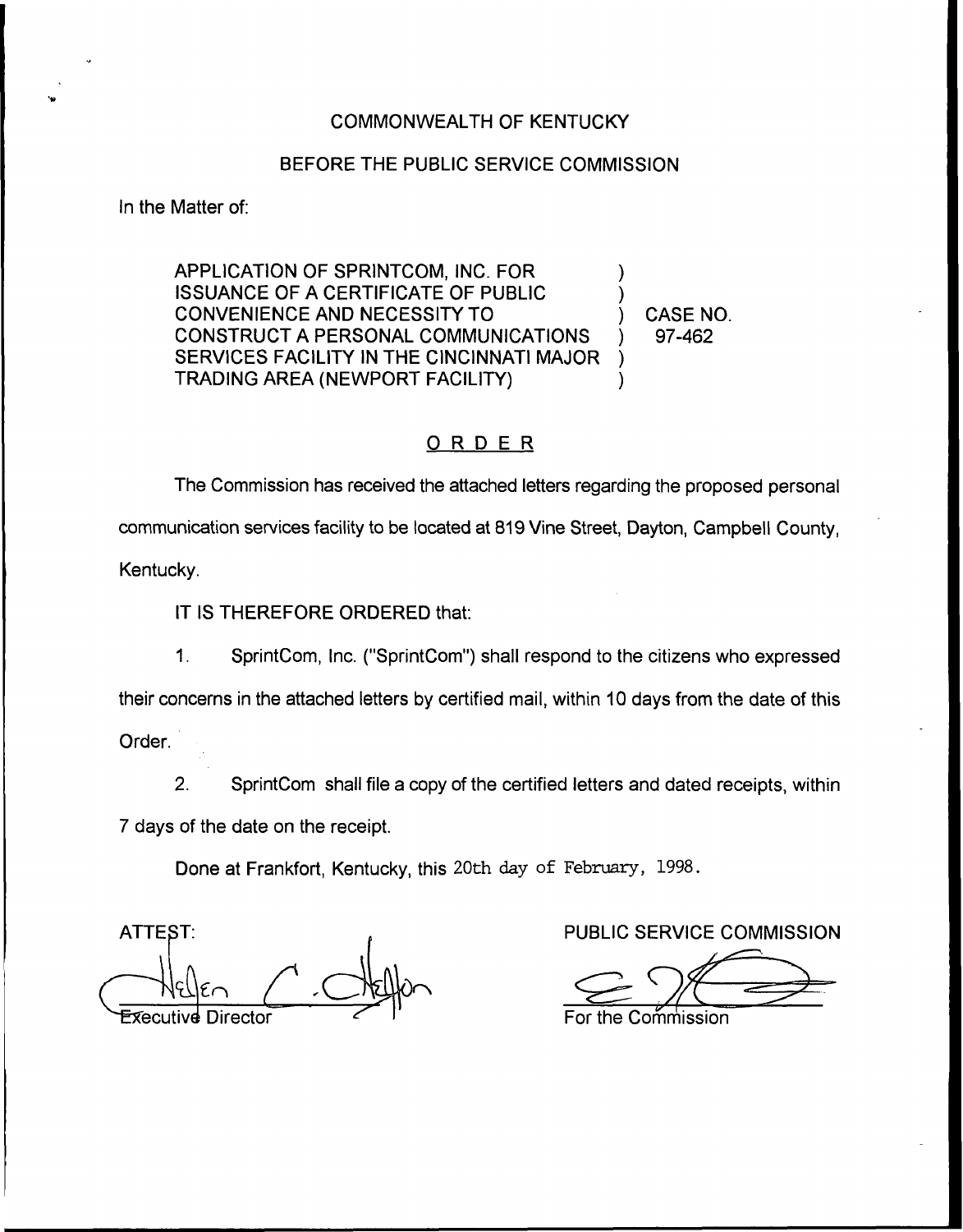Calvin F. Covey 910 %ruhr Kj.rrsce, Past tOffio.'gx 30 Bauton, Kentucky 41074-1549

RECEIVED

12 January, 1998

JAN 1 5 1998

PUBLIC SERVICE COMMISSION

From the Desh of : Calvin F. Covey RE: Docket **\*** 97-462

Helen Helton Executive Director Kentucky Public Service Commission Post Office Box 615 Frankfort, Kentucky 40602

Dear Helen Helton,

On or about January 6th I received a certified letter from SprintCom, Inc. expressing there intent to erect a 157 foot monopole at a location described as 819 Vine Street, Dayton, Kentucky. It is with that very intrusive structure in mind, I request that no such tower be erected at this sight. This neighborhood is not even a remotely applicable location for such a structure. A 157 foot tower jutting out of the landscape would be unsightly at least and do nothing for recovering property values. A structure such as this would be better suited at a less conspicuous location.

If SprintCom, Inc. deams the City of Dayton its most viable location for progress then it needs to listen to its citizens and not become intrusive. Dayton, I am sure has several equally viable locations for such a structure and non-the-least would be: City of Dayton or Bellevue's Public Work Departments, upper Maple Avenue near Belmont Lake, along the Ohio river east past the flood gates on Kentucky State Route 8, Sargeant's Park or Covert Run Pike (at this location the City owns approx. five acres across from the park). I am sure with the topography of the area one of these or another area can accommodate such a structure with out all the harmful and negative impact.

In closing I would like to thank you in advance for helping keep this intrusive structure out of our neighborhood and would very much like to be kept abreast of developments.

**Cordially** Calvin E-Covey

cc: Honorable Mayor Of Dayton, Bobby Crittendon Members of City Council City Attorney City Administrator